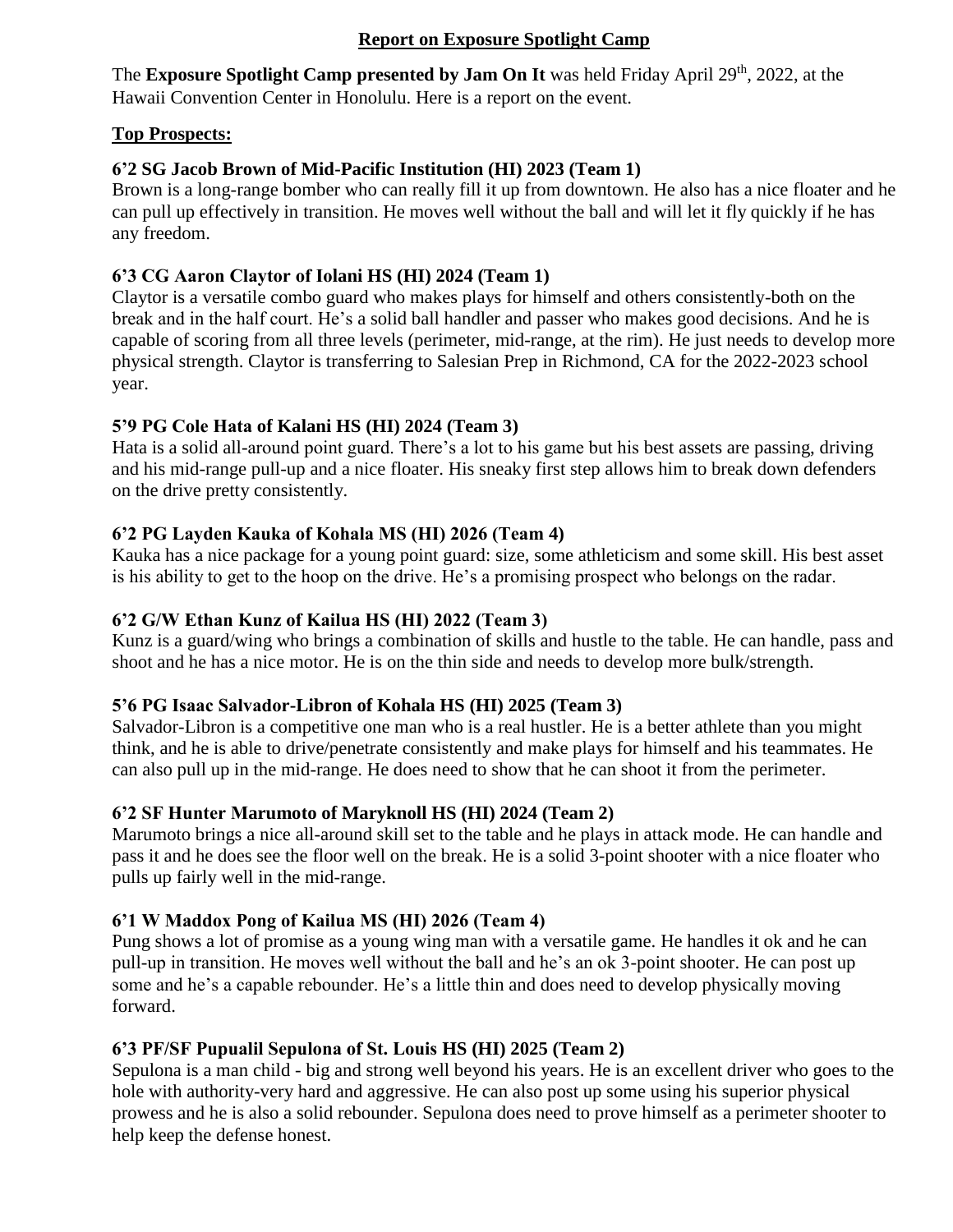## **5'10 PG Aidan Takeuchi of Punahou HS (HI) 2024 (Team 4)**

Takeuchi is a one-man who is a nice playmaker in transition. He's a good ball handler and passer who makes pretty good decisions with the ball in his hands. He's a real nice driver and he shoots it ok from 3-point range.

### **6'2 SF Christian Togiai of Kamehameha HS (HI) 2024 (Team 4)**

Togiai is a wing man with an impressive pull-up game in the mid-range. That is his go-to shot. He also has a capable floater shot and he gets to the basket on the drive. And he can rebound the ball.

### **5'6 PG Mystique Akina-Watson of Kahuka HS (HI) 2025 (Team 2)**

Akina-Watson is an aggressive, hustling one man. He's fairly athletic, runs well and best of all he competes on every play. His sneaky first steps allows him to beat defenders on the drive. He shoots it fairly well with 3-point range. Little man who plays big...

### **6'1 SG Justin Yap of Maryknoll HS (HI) 2023 (Team 1)**

Yap is a skilled two-guard who showed versatile scoring ability at this event. He's a confident ball handler who does a nice job pulling up on the break. He shoots the ball fairly with 3 range and he has a solid hesitation move on the drive.

#### **Others to Consider:**

### **5'11 G Michael Barcelona of Moanalua HS (HI) 2024 (Team 1)**

-Good passer who shoots it ok (3 range) and is a decent driver.

#### **6'3 SF/PF Cody Gardner of Kamehameha Maui HS (HI) 2025 (Team 2)**

-Combo forward with long arms and big feet who is active on the glass and can drive the ball.

#### **6'4 SF Sayler Hsiung of Punahou HS (HI) 2025 (Team 4)**

-Has a solid mid-range pull-up and shoots it ok with long range.

# **5'7 PG Dylan Kobayashi of Kalani HS (HI) 2025 (Team 3)**

-Good passer who sees the floor, shoots it well with 3 range and is a decent defender.

# **6'1 SG Jett Mantz of Waiakea HS (HI) 2022 (Team 2)**

-Can handle it, pulls up in transition and has a solid floater.

# **6'2 W/G Nakui Murphey of Kahuka HS (HI) 2024 (Team 3)**

-Shoots it ok with long range and is a solid rebounder.

# **5'7 PG Tiras Perez of Kailua HA (HI) 2026 (Team 1)**

-Hustler who sees the floor well and works hard defensively.

# **6'2 PF/C Jordon Posiulai of St. Louis HS (HI) 2024 (Team 3)**

-Big-body combo postman with a drop step on the block who shoots it ok (3 range) and can rebound.

# **6'2 F Abraham Ogata of Konawaena HS (HI) 2025 (Team 2)**

-Decent post-up player who can rebound the ball consistently.

# **5'10 SG Josiah Shinbara of Castle HS (HI) 2025 (Team 1)**

-Solid ball handler, good passer who finishes ok in transition